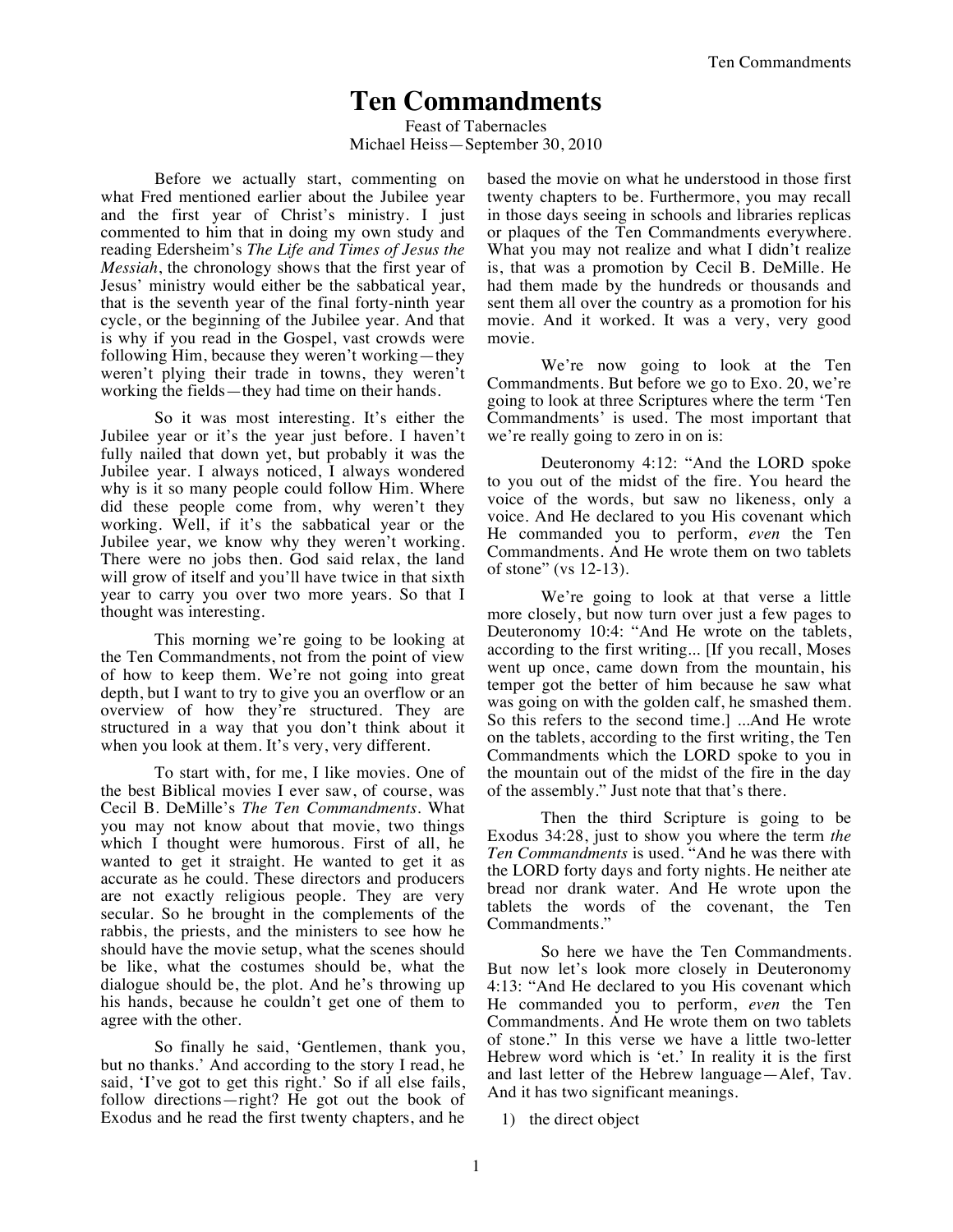Think of the first verse in the Bible. (Hebrew words) 'In the beginning created God 'et' the heavens, 'et' the earth.' That's the sign of the direct object and it's always there.

2) the A-Z, or in Greek the alpha and the omega, the totality of it all

So God is saying He created the totality of the heavens and the totality of the earth. Back in Deuteronomy 4:13, it says He declared to you 'et' His covenant, the totality of the covenant. God held nothing back from Israel. That's the first thing.

Then we go next which says, 'which He commanded you to perform.' Now this is not a bad translation, but this is the word from the Hebrew 'asah'—which is *to make, to do, to celebrate, to observe—*and it's found several different places.

We may just look, for example, in Genesis 1:16: "And God *had* made two great lights, the greater light to rule the day and the lesser light to rule the night; and *God had made* the stars *also*."

Also my favorite Ezra 6:19: "And the children of the captivity **kept** the Passover..." They did, they performed, they observed; all that meaning. So we learn that 'He commanded you to *perform* the Ten Commandments.' But here's the interesting thing: *command* and *commandments*, they are not the same words. They are not even the same root letters of the words, a little different.

The word 'command' is correct. That is command. God did command, 'tsav' or 'metseveh.' When the Jew says he's going to do a commandment it's 'metseveh' or plural 'mitsvot'. But the Ten Commandments, that's not 'mitsvot,' that is 'devarim' or the word 'dbr'. And if you look in many margins, *King James* or the *Oxford*, or the *American Standard Version*, *Revised Standard Version,* you'll see in the margin, either center or on the side the word 'lit.' Stands for *literally* and then word, because that's what it means: sayings, declarations, proclamations, but it's not commands because the first commandment, for example, is not a command. *These are declarations from God.* No, I don't mean they're the ten suggestions. I don't mean God is saying, 'Hey, boys and girls, look, I've got some good ideas here for you, got ten of them. If you think you have the time and you care to look at them, you just might find that they're helpful.' *No! No! No! Nothing like that!*

But the word is 'dbar.' I want to show you two or three times where that word is used. First, remember Exodus 20:1: "And God spoke all these words..."—'dvrim,' the same word in the plural. I want to specifically have you go to Genesis 37. You will recall this is a chapter where Joseph has his dream. Being a naive 17-year-old, he's telling everybody about his dreams, he's excited about them. I guess I would be, too. Genesis 37:9: "And he dreamed still another dream, and told it to his brothers. And he said, 'Behold, I have dreamed another dream. And behold, the sun and the moon and the eleven stars bowed down to me.' And he told it to his father and to his brothers.... [His father Jacob knew what this meant; there was no question what it meant.] ...And his father rebuked him and said to him, 'What is this dream that you have dreamed? Shall I, and your mother, and your brothers indeed come to bow ourselves to the earth before you?' And his brothers were jealous of him. But his father was mindful of **the saying**" (vs 9-11). Of the 'e dbr'—*the Word!* This is not a command. It means words. How many times have you read, 'And behold, *the Word* of the Lord came.' That's the same word. The reason these are declarations from God, they include commands, but they're declarations from Him.

Now we're going to move over to Exodus 20 and we'll take our time, a little bit of time anyway, pointing out these Ten Commandments. But first, why two tablets instead of one? Wouldn't it be easier to have one? Couldn't God have written a little smaller? Didn't He have the ability to do so? *Of course, He did!* Couldn't Moses have written a little smaller? The second time God says, 'Look, Moses, I'll speak, you write.' The second time Moses wrote them. *Yes, He could have, but this is the division!* This is the structure.

You have five on one, five on the second, because the first five are *vertical* in application. The second five are *horizontal*. What does that mean?

- 1. *From God to man* or *from adult to child*. The relationship is up to down.
- 2. In the second five the relationship is not from up to down, but horizontal—*person to person!*

And that is why. *The power of the second five rests on the authority of the first five.* So we're going to see parallels:

- One to six
- Two to seven
- Three to eight
- Four to nine
- Five to ten

And there is a significance in this. The fifth one: *Honor your father and your mother*. Dad and mom, true, not God, but think a minute. God is Creator. Didn't dad and mom create babies? I like movies and I still remember a little line from Doctor Zhivago, toward the end of the movie where the general was trying to find Doctor Zhivago, his brother. The one who was his wife and kids and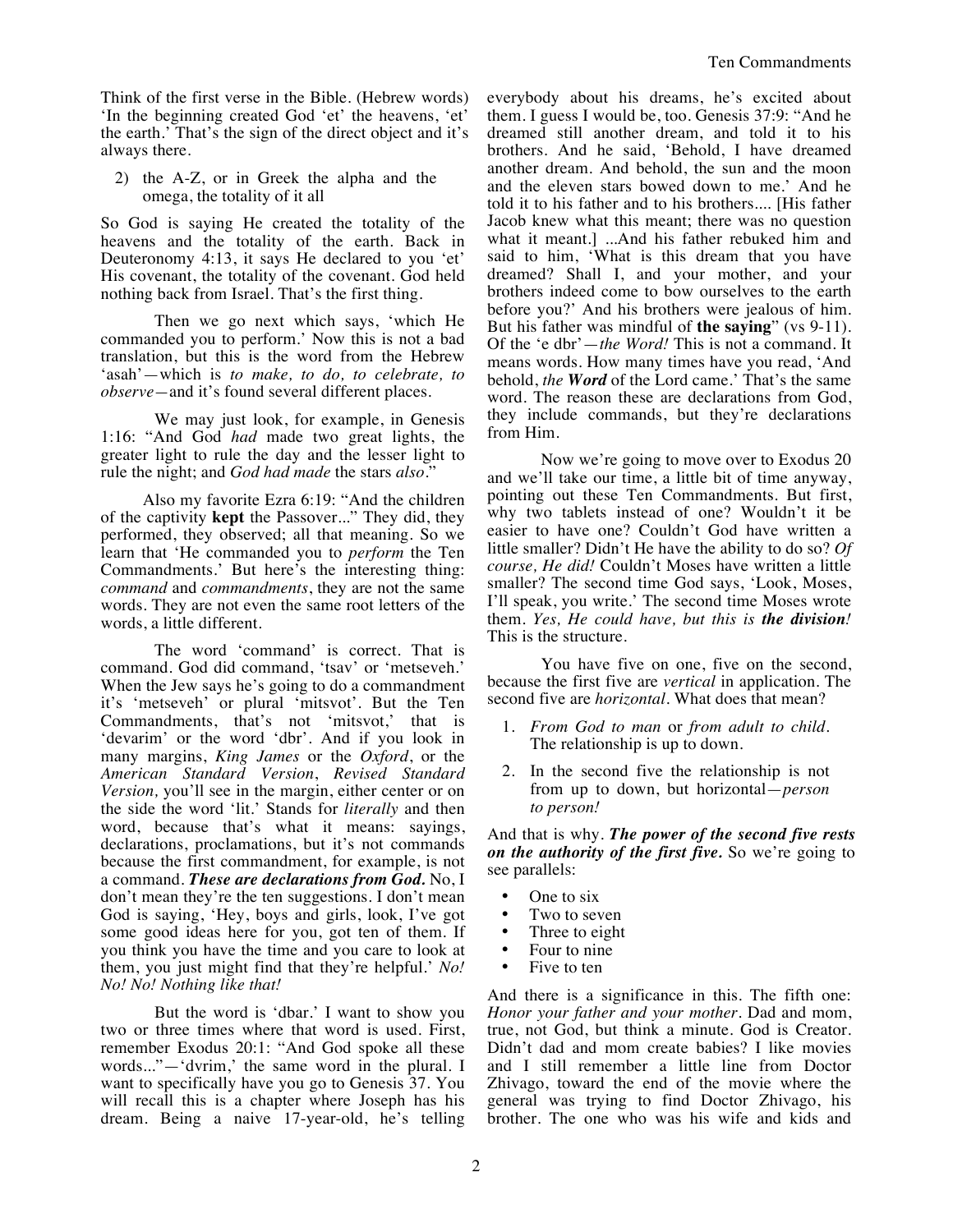finds the girl, the big dam, and she's explaining about father and mother, and she says, 'She was big, I was small.' So big/small. So that's why 'honor your father and mother' is on the first side, the first tablet.

**Declaration:** Exodus 20:2: "I *am* the LORD your God, Who brought you out of the land of Egypt, out of the house of bondage." This is saying, 'I am the God of life. I AM—the (Hebrew). *I AM the Creator God.'* Talk about power! Talk about a declaration! He says, 'I am the God of life. You are not allowed to kill anybody or execute anybody except I give you authority.'

So first we have 'I am the God of life, I am the God of all power.' Then we have the sixth commandment: "You shall not murder" (v 13). Doesn't say don't kill. It doesn't say do not execute. It says 'You shall not murder.' You don't kill somebody for no reason. There better be a good reason for it.

We know early on in Genesis 9:6, God says: "Whoever sheds man's blood, his blood shall be shed by man." God is giving the authority to rulers on earth to execute criminals.

Now, let's take a couple of good examples of this. We're going to go to 1-Kings 1, talk about execution here. This tells you about Adonijah who jumped the gun to try to be king and then Zadok the priest, and Bathsheba got together and reminded David that Solomon was supposed to be king. That is certainly true.

Now we find in 1-Kings 1:49—this is to be the meal, the celebration by Adonijah: "And all those who were invited by Adonijah trembled and arose and left, each to his way. And Adonijah was afraid because of Solomon, and arose and went and caught hold of the horns of the altar" (vs 49-50). You've got to realize what that meant, *to grab the horns of the altar*. This was considered sanctuary. If you could picture it, you're underneath also, hanging onto the horns, in which case the blood would normally be on those horns. This is kind of a physical salvation.

The Catholic Church in the Middle Ages picked up on this greatly, and you had the church as sanctuary. So if the sheriff was coming after you, you know the infamous Sheriff of Nottingham, in days of Robin Hood, but if the authorities were after you, but you could make it into that church, unless you were a convicted murderer or something like that, they had to stop. They couldn't invade the church. Well, this is the same thing. This is the origin of that.

"And it was told to Solomon, saying, 'Behold, Adonijah fears King Solomon, for, lo, he has caught hold of the horns of the altar, saying, "Let King Solomon swear to me today that he will not kill his servant with the sword."' And Solomon said, 'If he proves himself *to be* a son of virtue, not a hair of his head shall fall to the earth, but if wickedness shall be found in him, then he shall die'" (vs 51-52).

What was Solomon to do? Solomon understood that. So he said, 'Okay, be good citizens, go to your home; don't mess with me.' That's not the end of the story, but at least for our purpose today it shows you that Solomon recognized this. He did not execute Adonijah; however, he did execute someone.

This is the same incident, the same feast, 1- King 2:28: "And the report came to Joab. For Joab had turned after Adonijah, though he did not turn after Absalom. And Joab fled to the tabernacle of the LORD, and caught hold of the horns of the altar. And it was told King Solomon that Joab had fled to the tabernacle of the LORD, and behold, *he was* by the altar. And Solomon sent Benaiah the son of Jehoiada, saying, 'Go fall upon him'" (vs 28-29). In other words, kill him. Why? *Joab was a murderer*. You can read the rest of the story what he did to Amasa, what he did to Abner by deceit and trickery, and God had declared no murderer should seek sanctuary 'at My tabernacle.'

But this was according to God's authority. So unless you have authority from God, 'thou shalt not murder,' because God is the God of life. So there is the connection between the first commandment and the sixth<sub>[transcriber's correction]</sub> commandment, the first being a declaration.

Now let's go back to Exodus 20:3 and pick up the second commandment: "You shall have no other gods before Me. You shall not make for yourselves any graven image, or any likeness of anything that is in the heavens above, or that is in the earth beneath, or that is in the waters under the earth. You shall not bow yourself down to them, nor serve them, for I, the LORD your God am a jealous God..." (vs 3-5). This is an exclusive relationship.

Well, what does seven say—one to six, two to seven? Verse 14: "You shall not commit adultery." *An exclusive relationship!*

- 1. The first one was exclusively God to man and back.
- 2. The second is horizontally but it's exclusive—man to his wife and back.

It was further elevated by Paul who said, 'with jealousy I have espoused you to one husband'; the marriage supper between the Lamb and the Church. But as you see, *it's an exclusive relationship*. We can wax eloquent on exclusive relationships. So that is the second set.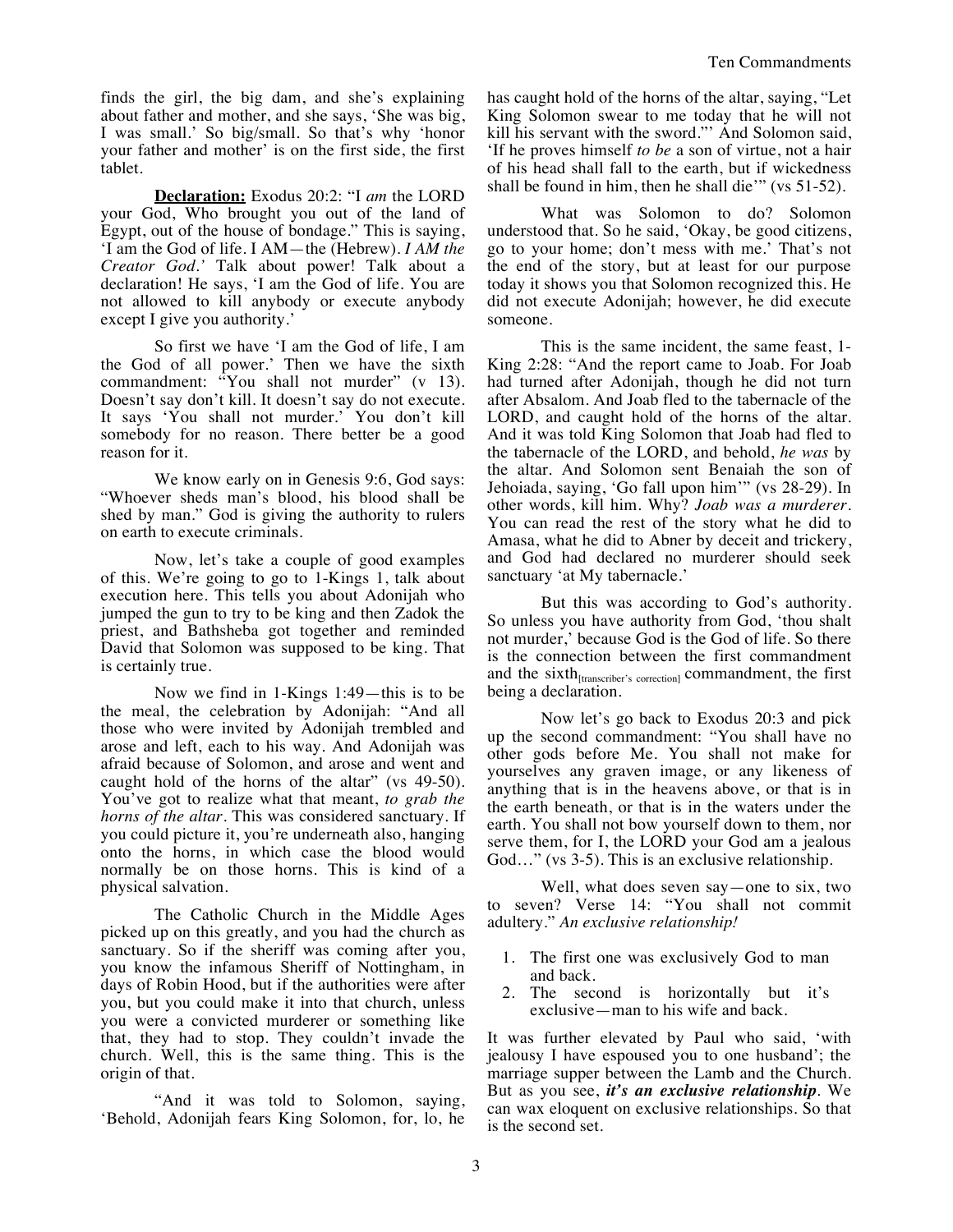Now we're going to go to three which says: "You shall not take the name of the LORD your God in vain, for the LORD will not hold him guiltless who takes His name in vain" (v 7). In other words,

- don't take from God His name
- don't take and use it in profanity
- don't use it lightly
	- $\checkmark$  you are stealing from Him.
	- $\checkmark$  you're taking from Him His prize possession.

There are many Scriptures that talk about His name, how important God's name is. So here God is saying, 'Don't take the name of the Lord your God in vain.'

Likewise, number eight, v 15: "You shall not steal." So you're not to take God's name away from Him and use it for your own purposes. Likewise, don't take the possessions of others away from them and use it for your own purposes.

As we go through the last two you will find that there's nothing about love here. There's nothing about financing. There's nothing about any other aspects of government. These are, in concept, the basics for a society, a civilization, an entity, a group. If these five principles with two applications each are properly followed, you'll have a law abiding, peaceful, prosperous society. Now the others are important—clean and unclean meats should be important. Absolutely. they should be important. 'Love the Lord your God with all your heart, with all your might.' Absolutely, it's very important; and all the other things that God says. *This is a blueprint for a well regulated society.*

Now, we've got to go back to the Sabbath, number four, v 8: "Remember the Sabbath day to keep it holy. Six days you shall labor and do all your work" (vs 8-9). Your stuff, your things. Then we come to four and then to nine, v 16: "You shall not bear false witness against your neighbor."

After WWI there was a concerted effort led by the Soviets to establish a five-day week. It didn't work! Why seven? It's ridiculous! Thirty, okay, I can understand twenty-nine or thirty days, the moon going around the sun. That's logical—360 or 365. Well, that's logical, the earth revolving around the sun. There are certain logics to these numbers. Seven? Where does that fit in? *Well, it doesn't, except God declared it so in Gen. 2!* That we know.

The Soviets, being atheists, wanted no God and they understood something. It's amazing what they understood. They understood that if you could do away with the seven-day week, you could do away with the moral authority of God. There would be no God, because when you keep the Sabbath, you're bearing testimony that this is the day of creation. You're acknowledging God as Creator. Even if you misuse it on a Sunday, which, of course, the Catholic and Protestant world has done, you do acknowledge God as the Author of creation. When you keep any other day, or don't even keep a sevenday week, you are bearing false witness. You are denying the God of creation. It's a little tenuous, but the thread is there and this is the concept of it.

Now, we come to the fifth, v 12: "Honor your father and your mother so that your days may be long upon the land which the LORD your God gives you" And v 17: "You shall not covet..." Now 'honor your father and your mother' doesn't necessarily mean doing everything dad and mom always say, depending on how old you are. Some fathers and mothers really don't deserve the honor very much, I understand that. But in basic, you're never to forget the fact that mom and dad are mom and dad, no matter how much they may not deserve to be mom and dad.

The coveting comes from the fact that you will find, and this is true, how many times in courts—and this goes throughout history—do you find older kids going into court trying to get dad's, trying to get mom's possessions. Mom's incapable, dad's incapable, 'I just can't wait for them to die, so we can get their possessions,' whatever it is. So therefore, you cannot honor your father and your mother if you covet their possessions, if you covet what they have. This word *covet*, does not simply mean desire. This goes beyond that. This goes to the type of *crazed obsession*. You know the saying a man is so jealous of his wife, she's going to go with someone else. 'If I can't have her, no one will have her,' and he kills her, this type of thing. That's the meaning of this word *covet*. It's an obsession that says, 'If I can't have this house, I'll blow it up, I'll destroy it.' That's the concept of 'Thou shalt not covet.'

This is basically the structure of the Ten Commandments as God gave them. We can go into all kinds of illustrations of how they are to be obeyed. That's not my purpose this morning. So here you have God's *ten declarations*—five dealing with God to man from authority above below. And five from person-to-person, from human-to-human.

Without those declarations, go through history and you will find no civilization, no country, no state—be it a city-state or a big state—survived. You must have this as the foundation for survival. And that is basically what I wanted to bring concerning the Ten Commandments. Do your own study on them and you will find many, many applications. I'm sure you will. But this is the fundamental aspect of them.